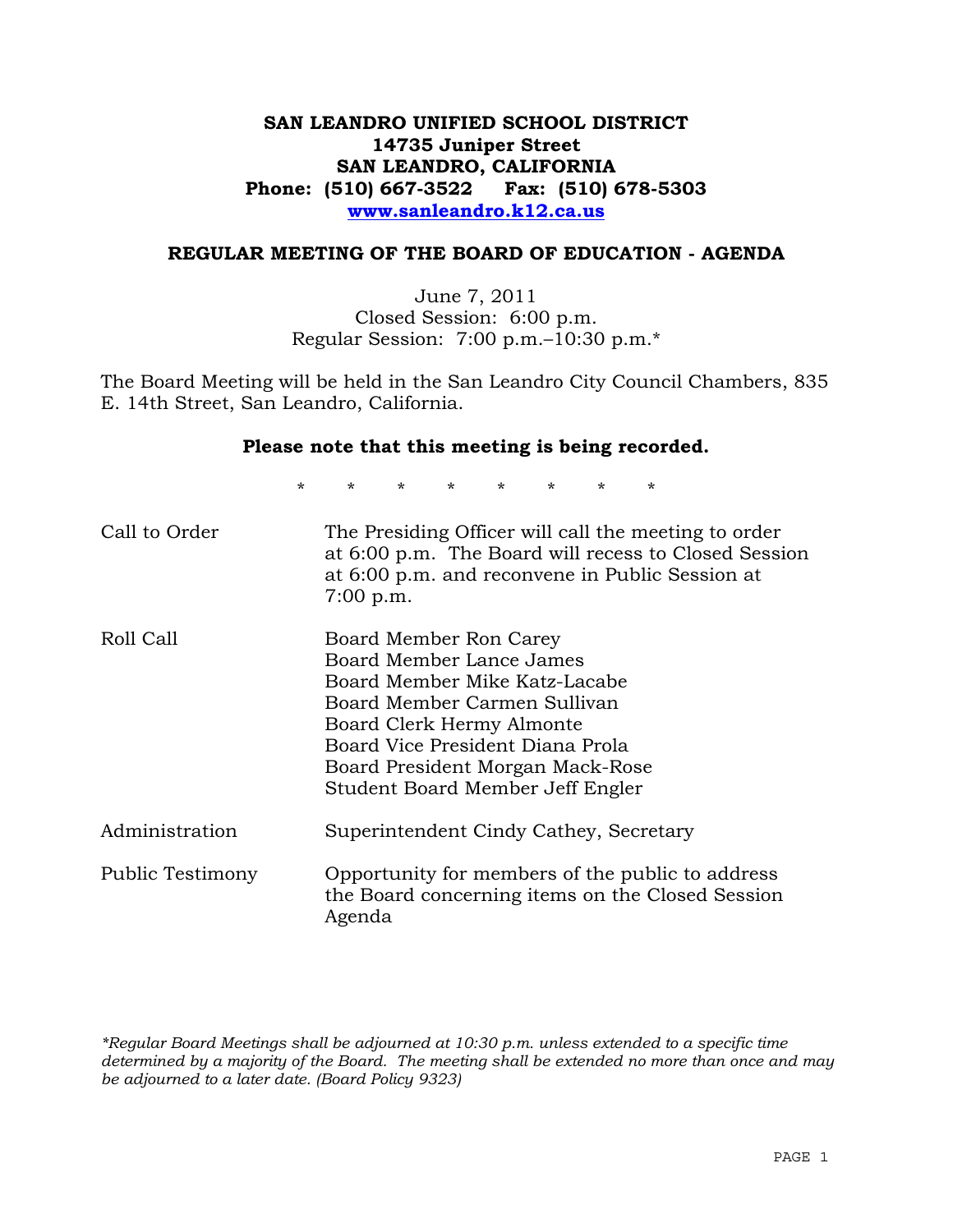## **Prior to the Public Session, the Board will meet in Closed Session pursuant to Government Code Sections 54957, 54957.6, and 54956.9.**

- a) Public Employee Discipline/Dismissal/Release/Hiring
- b) Conference with Labor Negotiator
- c) Conference with Legal Counsel Anticipated Litigation Significant exposure to litigation - 1 case
- d) Public Employee Performance Evaluation, Title: Superintendent's Evaluation

| Report Closed<br><b>Session Action</b> | Motion __________ Second __________ Vote ________  |  |                                                                                                                                                                                                                                                                                                                                                                                                                                                                                                                                                                                                                                                                                                                                                                                                                                                                                                                                                                                                                        |
|----------------------------------------|----------------------------------------------------|--|------------------------------------------------------------------------------------------------------------------------------------------------------------------------------------------------------------------------------------------------------------------------------------------------------------------------------------------------------------------------------------------------------------------------------------------------------------------------------------------------------------------------------------------------------------------------------------------------------------------------------------------------------------------------------------------------------------------------------------------------------------------------------------------------------------------------------------------------------------------------------------------------------------------------------------------------------------------------------------------------------------------------|
| Pledge of Allegiance                   |                                                    |  |                                                                                                                                                                                                                                                                                                                                                                                                                                                                                                                                                                                                                                                                                                                                                                                                                                                                                                                                                                                                                        |
| Approve Agenda                         | Approve the Regular Meeting Agenda of June 7, 2011 |  |                                                                                                                                                                                                                                                                                                                                                                                                                                                                                                                                                                                                                                                                                                                                                                                                                                                                                                                                                                                                                        |
|                                        | Motion __________ Second __________ Vote ________  |  |                                                                                                                                                                                                                                                                                                                                                                                                                                                                                                                                                                                                                                                                                                                                                                                                                                                                                                                                                                                                                        |
| Legal Statement                        | 54954.2(a)                                         |  | Members of the audience who wish to address the<br>Board are asked to complete the yellow card available at<br>the entrance and submit it to the Board's Administrative<br>Assistant. Speakers who have completed the card will be<br>called when the item is reached on the agenda or, for<br>non-agenda items, during the Public Testimony. Cards<br>are to be turned in before the item is reached on the<br>agenda. Please note that this meeting is being recorded.<br>State law prohibits the Board of Education from taking<br>any action on or discussing items that are not on the<br>posted agenda except to A) briefly respond to statements<br>made or questions posed by the public in attendance; B)<br>ask questions for clarification; C) provide a reference to a<br>staff member or other resource for factual information in<br>response to the inquiry; or D) ask a staff member to<br>report back on the matter at the next meeting and/or put<br>it on a future agenda. (Government Code Section |

## **7:00-7:05PM PUBLIC TESTIMONY ON NON-AGENDA ITEMS**

Members of the audience, who wish to address the Board, please complete the yellow card available at the entrance and submit it to the Board's Administrative Assistant. Cards are to be turned in before the item is reached on the agenda.

## **7:05-7:45PM PRESENTATION**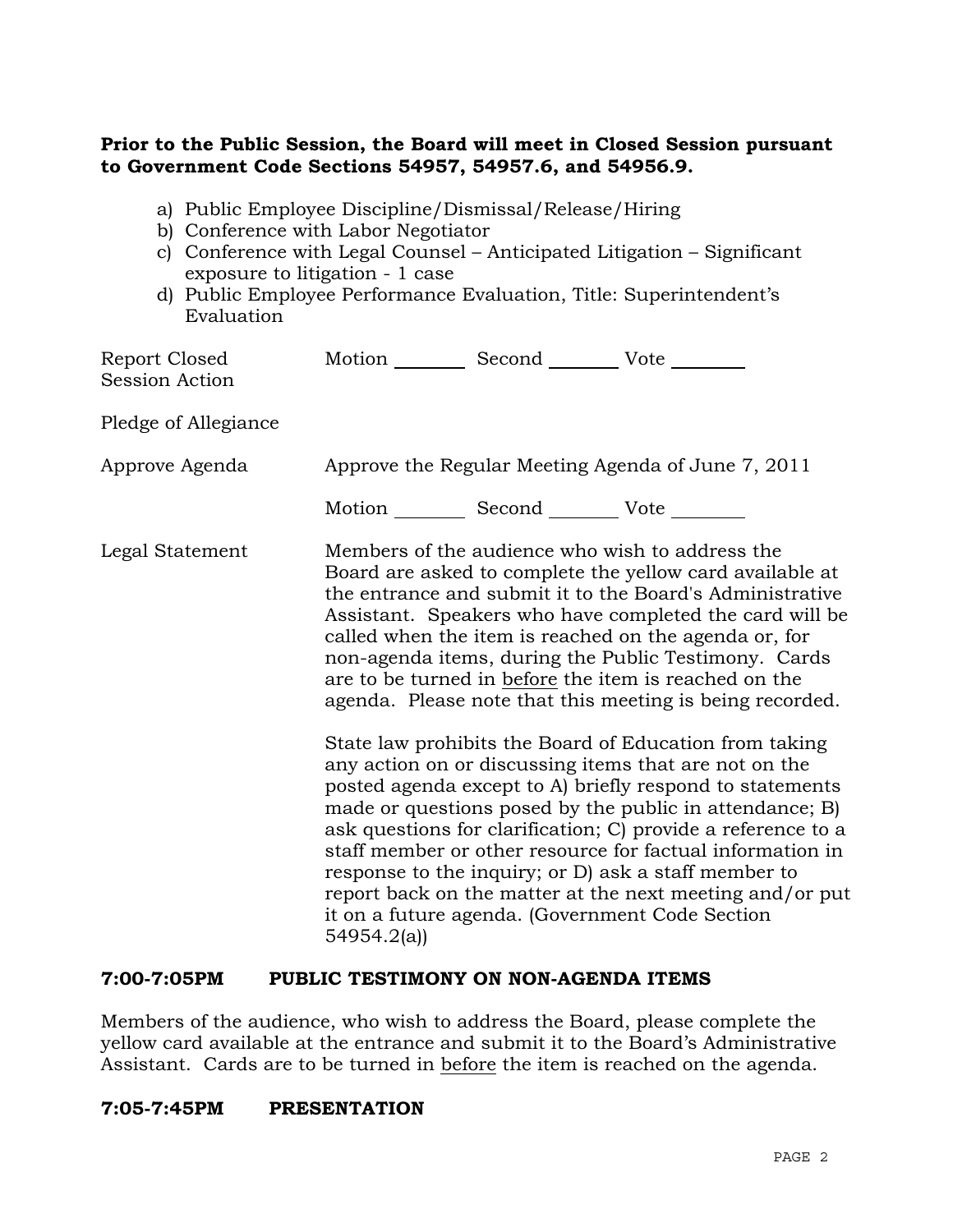# \* Presidential Award for Excellence in Mathematics Teaching

 The Board of Education and Superintendent will recognize Katy McCarthy, a second- grade bilingual teacher at Washington Elementary School. She was honored by President Barack Obama this month for outstanding teaching in math. Ms. McCarthy is one of 85 elementary school teachers in the nation to receive this distinguished presidential award.

- \* California Assemblymember Mary Hayashi, representing the 18th Assembly District since 2006, will present an Assembly Resolution, recognizing Katy McCarthy for her excellent work which has resulted in her receiving the 2010 Presidential Award for Teaching.
- Recognition to Heather DiMaggio and her Fourth Grade class for their participation in the 2011 National History Day – California State Finals. This is Madison's first year of participation in the National History Day Competition and six of their students presented two topics.

"Separate but Equal" Should children be able to attend the same schools?

"Freedom vs. Protection" Should a group of people lose their liberties during times of war?"

- \* Jamie Hintzke, Community Relations Coordinator for the Alameda County Health Care Services, will provide a special recognition to staff at John Muir and Bancroft Middle Schools for their participation in the *CPR Anytime* Project. This project utilizes our Physical Education teachers to train 7th graders in Cardiopulmonary Resuscitation (CPR) skills who in turn train their family members and friends. Every student received a CPR Anytime training kit.
- \* San Leandro Robotics Club

 Students from the Robotics Club will demonstrate robotics projects and explain their club priorities.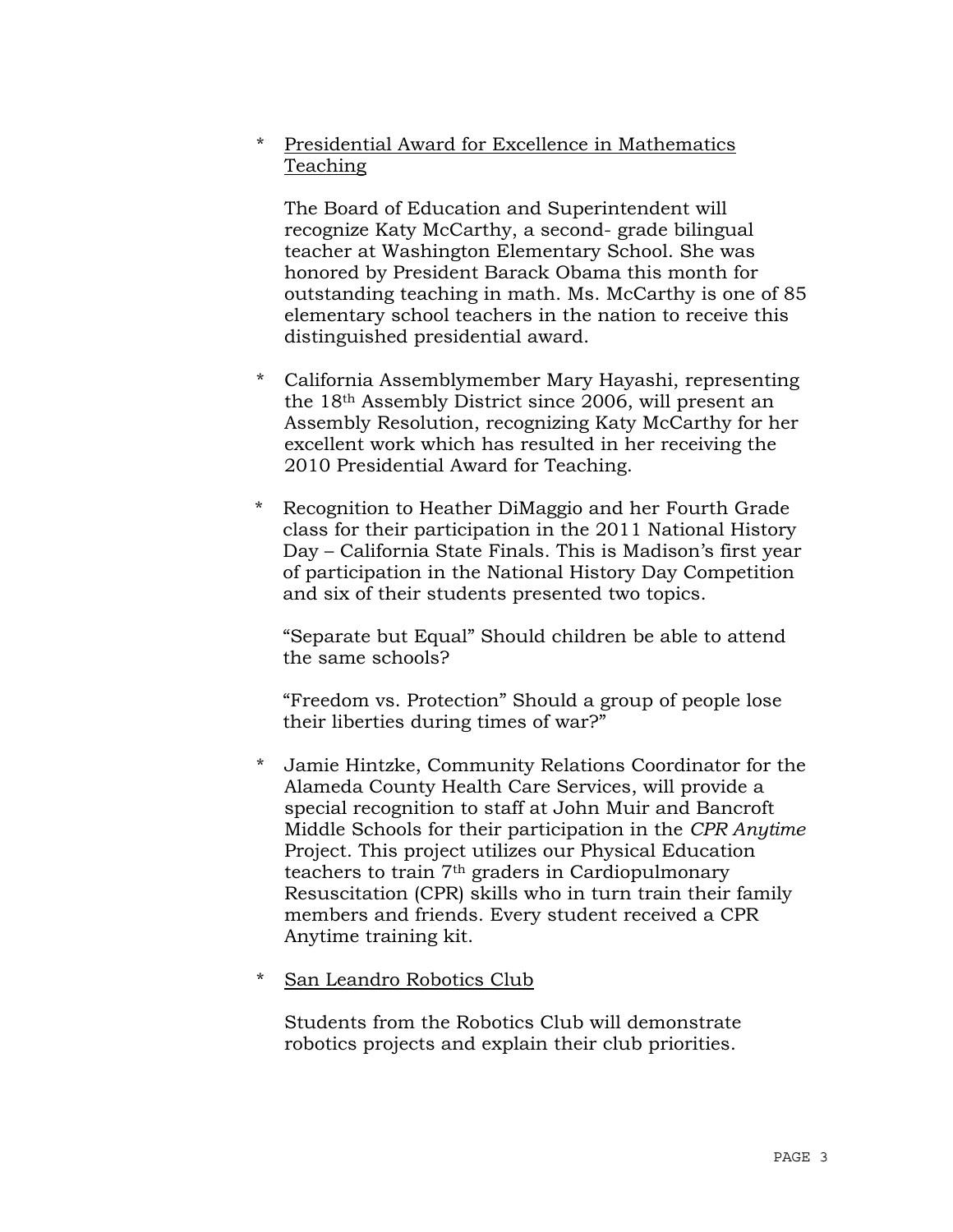\* Employers/Volunteers of the Year 2011-2012

 The Board of Education and Superintendent proudly recognize the following 2011-12 Employees/Volunteers of the Year:

- Teacher: Heather DiMaggio
- Administrator: Alex Harp
- Classified: Shirley Harvey
	-
- Volunteers: Jeni & Jerry Engler
- \* Student Board Member Certificate of Commendation

The Board of Education and the Superintendent will present Jeff Engler with a Certificate of Commendation for his services as Student Board Member for the San Leandro Unified School District Board of Education for the 2010-2011 school year.

## **DISTRICT GOAL #1 Educate the Whole Child: Ensure the academic, physical, social and emotional well being of every student**

## **PRESENTATIONS**

## **7:45-8:05PM** \* Overview and Recognition of Girls' Incorporated Programs in San Leandro Unified School District

Debbie Wong, Interim Superintendent of Educational Services, will provide a brief overview of the variety of services provided by Alameda County Girls' Incorporated. The Board of Education will recognize Girls' Incorporated for their contributions and collaborations serving the students and families of San Leandro.

## **8:05-8:25PM** \* San Leandro High School Parent Equity and High Expectations Empowerment Training Update

Linda Granger, Principal of San Leandro High School and Jaliza Eagles, GEAR Up Coordinator, will present an update on the efforts of the high school Parent Equity Team and the first year efforts building the High Expectations parent empowerment and student training models. The update will include participation data,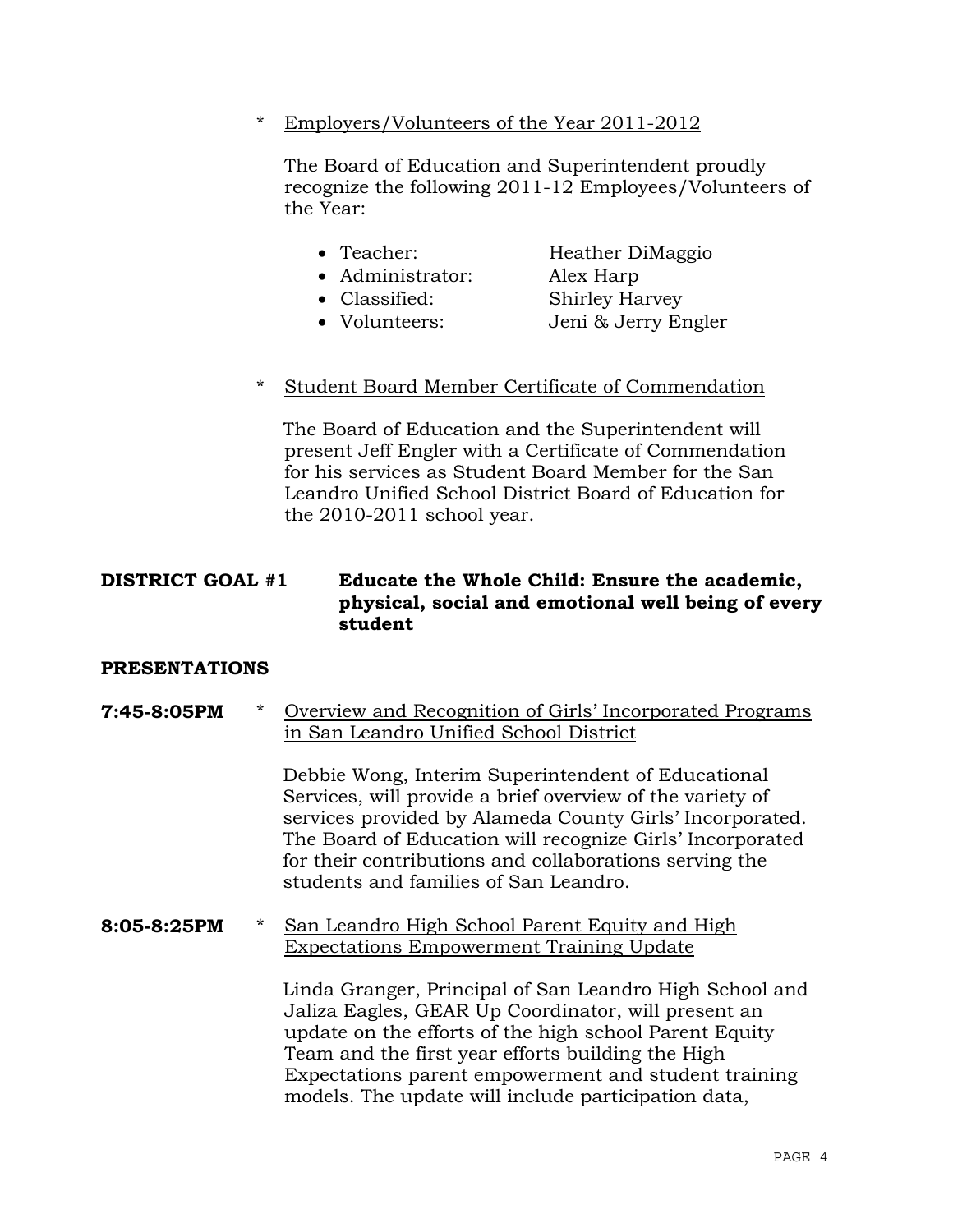discussion on the sustainability model, and testimonials from participating parents.

## **8:25-8:40PM REPORTS**

 Correspondence Student Board Member Report Union Representative Reports Superintendent's Report Board Committee Reports

- Communication/Advocacy/City/District Liaison
- Facilities/Technology

Board Representatives' Reports

- Eden Area Regional Occupational Program
- Mid-Alameda County Special Education Local Plan Area

# **8:40-9:10PM CONSENT ITEMS**

These items are considered routine and may be enacted by a single motion. At the request of any member of the Board, any item on the consent agenda shall be removed and given individual consideration for action as a regular agenda item.

## Human Resources

| $2.1-C$<br>Acceptance of<br>Personnel Report                                                                                                                | <b>Staff Recommendation:</b><br>Accept Personnel Report as submitted.                                                                                                                                                    |    |  |
|-------------------------------------------------------------------------------------------------------------------------------------------------------------|--------------------------------------------------------------------------------------------------------------------------------------------------------------------------------------------------------------------------|----|--|
|                                                                                                                                                             | Motion _________ Second __________ Vote _______                                                                                                                                                                          |    |  |
| $2.2 - C$<br>Resolution No. 11-34<br>Establishment of a<br>Four-Consecutive-Day<br>Workweek for the<br>period of July 11,<br>2011, through July 29,<br>2011 | <b>Staff Recommendation:</b><br>Adopt Resolution 11-34 Establishment of a Four-<br>Consecutive-Day Workweek for the period of July<br>11, 2011, through July 29, 2011.<br>Motion _________ Second _________ Vote _______ | 12 |  |
| <b>Educational Services</b>                                                                                                                                 |                                                                                                                                                                                                                          |    |  |
| $3.1-C$<br>Non-Public<br>School/Agency<br>Contracts                                                                                                         | <b>Staff Recommendation:</b><br>Approve non-public/agency contracts for 2010-<br>2011.                                                                                                                                   | 15 |  |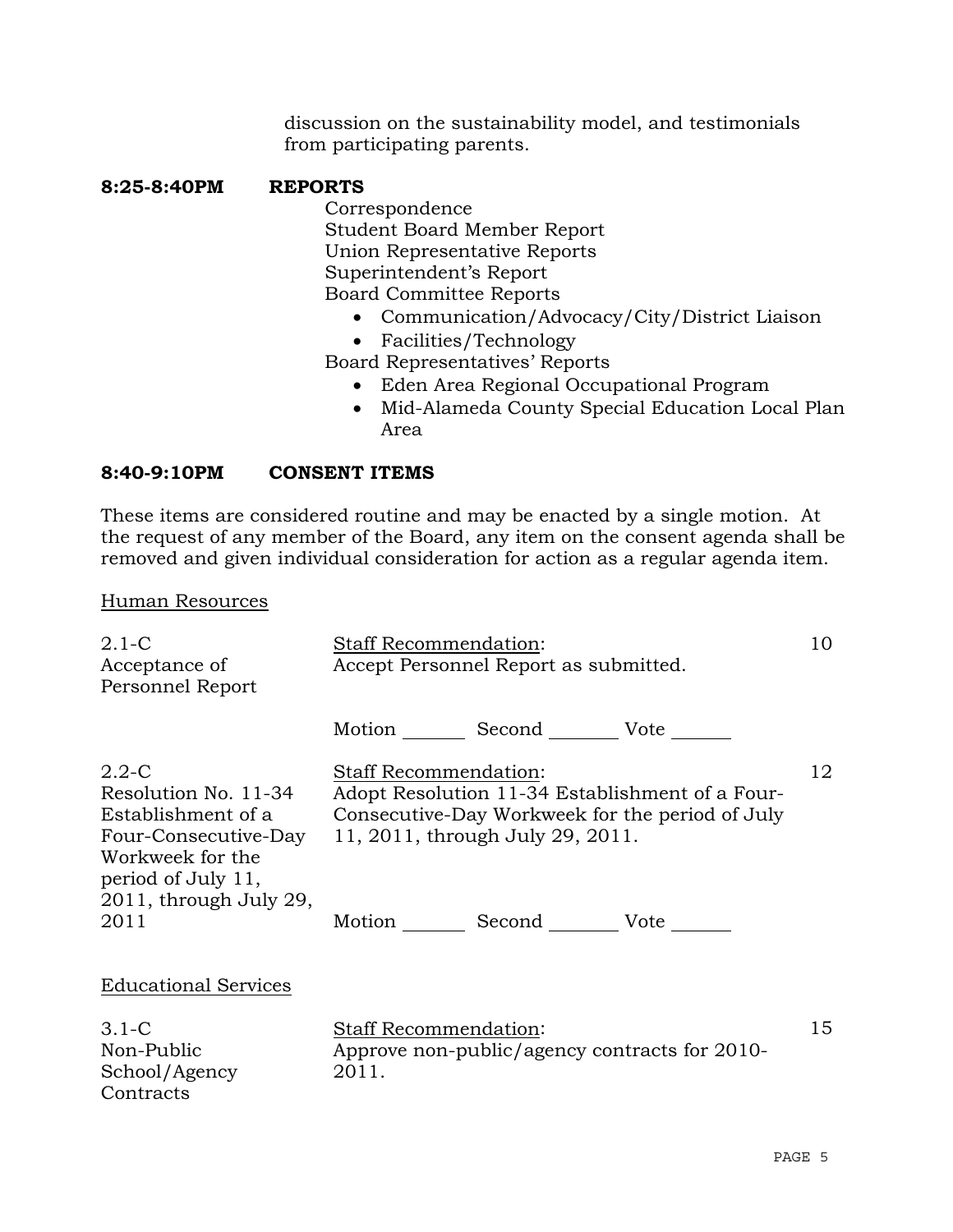|                                                                                                                                                                                    |                                                   | Motion _________ Second __________ Vote _______                                            |                                                                                                                                                                                                                                                                                        |    |
|------------------------------------------------------------------------------------------------------------------------------------------------------------------------------------|---------------------------------------------------|--------------------------------------------------------------------------------------------|----------------------------------------------------------------------------------------------------------------------------------------------------------------------------------------------------------------------------------------------------------------------------------------|----|
| $3.2-C$<br>San Leandro High<br>School Jefferson<br>Service Club Out-of-<br>State Field Trip to                                                                                     | Staff Recommendation:<br>DC., June 18-22, 2011.   |                                                                                            | Approve the San Leandro High School Jefferson<br>Service Club out-of-state field trip to Washington                                                                                                                                                                                    | 16 |
| Washington D.C., June<br>18-22, 2011                                                                                                                                               |                                                   | Motion _________ Second __________ Vote _______                                            |                                                                                                                                                                                                                                                                                        |    |
| $3.3-C$<br><b>Contracted Services</b><br>between San Leandro<br>Unified School District<br>and Hampton Brown<br>for Edge Intensive<br>Intervention Teacher<br>Training for 2011-12 | Staff Recommendation:<br>Training for $2011-12$ . | Approve Contracted Services between San<br>Motion _________ Second __________ Vote _______ | Leandro Unified School District and Hampton<br>Brown for Edge Intensive Intervention Teacher                                                                                                                                                                                           | 17 |
| $3.4-C$<br><b>Contracted Services</b><br>between San Leandro<br>Unified School District<br>and First 5 Alameda<br>County for Summer<br>Pre-Kindergarten<br>Programs 2011-2013      | Staff Recommendation:<br>School.                  |                                                                                            | Approve the contracted services between San<br>Leandro Unified School District (SLUSD) and First<br>5 Alameda County for Summer Pre-Kindergarten<br>Programs 2011-2013 at Jefferson Elementary                                                                                         | 19 |
| at Jefferson<br><b>Elementary School</b>                                                                                                                                           |                                                   | Motion Second Vote                                                                         |                                                                                                                                                                                                                                                                                        |    |
| $3.5-C$<br>Memorandum of<br>Understanding<br>between SLUSD and<br>Boys and Girls Club to<br>Provide After School<br><b>Education and Safety</b><br>(ASES) Programs for<br>2011-12  | Staff Recommendation:                             | Wilson, Garfield, and McKinley Elementary<br>for $2011-2012$ School Year.                  | Approve the Memorandum of Understanding<br>(MOU) between San Leandro Unified School<br>District (SLUSD) and Boys and Girls Club to<br>provide After School Education and Safety (ASES)<br>programs for Jefferson, Monroe, Washington,<br>Schools, and Bancroft and Muir Middle Schools | 35 |
|                                                                                                                                                                                    |                                                   | Motion _________ Second __________ Vote _______                                            |                                                                                                                                                                                                                                                                                        |    |
| $3.6 - C$<br><b>Contracted Services</b><br>between SLUSD and<br><b>High Expectations</b><br>Parental Service for                                                                   | Staff Recommendation:                             | <b>Expectations Parental Service for Case</b><br>Management for the 7-12 Grade Alternative | Approve the contracted services between San<br>Leandro Unified School District (SLUSD) and High                                                                                                                                                                                        | 44 |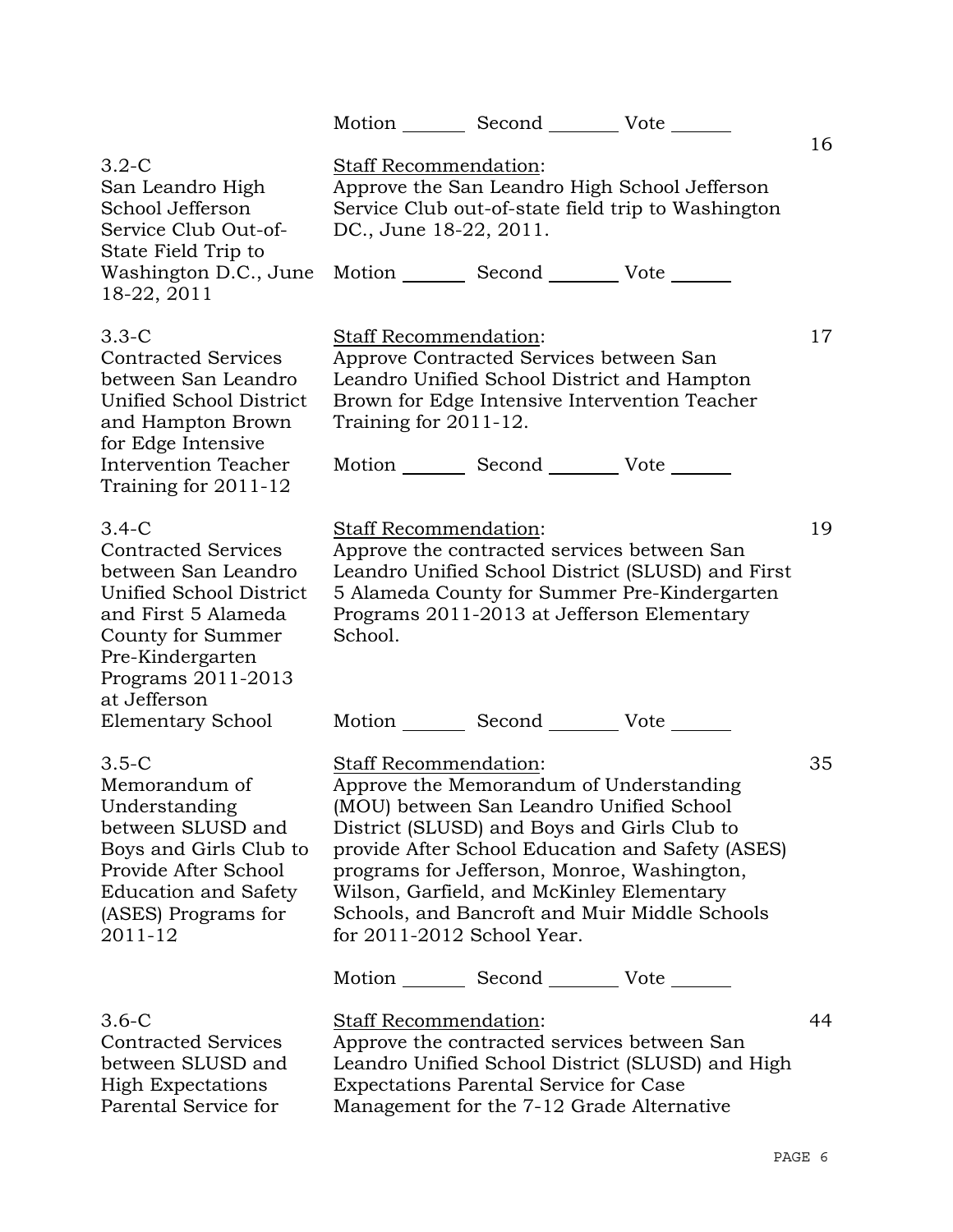| Case Management<br>Services for the 7-12<br>Grade Alternative<br><b>Contract Education</b><br>Program at Lincoln<br>High School for the                                                                                                      | Contract Education Program at Lincoln High<br>School for the 2011-2012 School Year.                                                                                                                                                                                                                                   |    |  |
|----------------------------------------------------------------------------------------------------------------------------------------------------------------------------------------------------------------------------------------------|-----------------------------------------------------------------------------------------------------------------------------------------------------------------------------------------------------------------------------------------------------------------------------------------------------------------------|----|--|
| 2011-2012 School Year                                                                                                                                                                                                                        | Motion Second Vote ______                                                                                                                                                                                                                                                                                             |    |  |
| $3.7-C$<br>Memorandum of<br>Understanding<br>between San Leandro<br>Unified School District<br>and Alameda County<br>Office of Education<br>Mathematics<br>Development Center<br>for the 2011-2012<br>School Year Initial<br>Cohort of SB472 | 48<br>Staff Recommendation:<br>Approve Memorandum of Understanding between<br>San Leandro Unified School District and Alameda<br>County Office of Education Mathematics<br>Development Center for the 2011-2012 School<br>Year Initial Cohort of SB472 Envision Math<br>Training for 4-5 <sup>th</sup> Grade Teachers |    |  |
| <b>Envision Math Training</b>                                                                                                                                                                                                                |                                                                                                                                                                                                                                                                                                                       |    |  |
| for $4-5$ <sup>th</sup> Grade<br>Teachers                                                                                                                                                                                                    | Motion _________ Second __________ Vote _______                                                                                                                                                                                                                                                                       |    |  |
| $3.8-C$<br>Discard of Obsolete<br>Textbooks for San<br>Leandro High School                                                                                                                                                                   | Staff Recommendation:<br>Approve Discard of Obsolete Textbooks for San<br>Leandro High School.                                                                                                                                                                                                                        | 53 |  |
|                                                                                                                                                                                                                                              | Motion _________ Second __________ Vote _______                                                                                                                                                                                                                                                                       |    |  |
| Business & Operations                                                                                                                                                                                                                        |                                                                                                                                                                                                                                                                                                                       |    |  |
| $4.1 - C$<br>Resolution $#11-32$ to<br>Declare Certain<br>Equipment Surplus<br>and/or Obsolete.                                                                                                                                              | Staff Recommendation:<br>Adopt Resolution #11-32 to declare certain<br>equipment surplus and/or obsolete due to the age<br>and condition of the designated equipment.                                                                                                                                                 | 56 |  |
|                                                                                                                                                                                                                                              | Motion _________ Second ___________ Vote _______                                                                                                                                                                                                                                                                      |    |  |
| $4.2-C$<br><b>Contract for Network</b><br>Administrator – James<br>Foster                                                                                                                                                                    | Staff Recommendation:<br>Approve the James Foster's Service Contract<br>extension for Network Administrator to assist the<br>District in administering and managing our data<br>network.                                                                                                                              | 60 |  |
|                                                                                                                                                                                                                                              | Motion Second Vote                                                                                                                                                                                                                                                                                                    |    |  |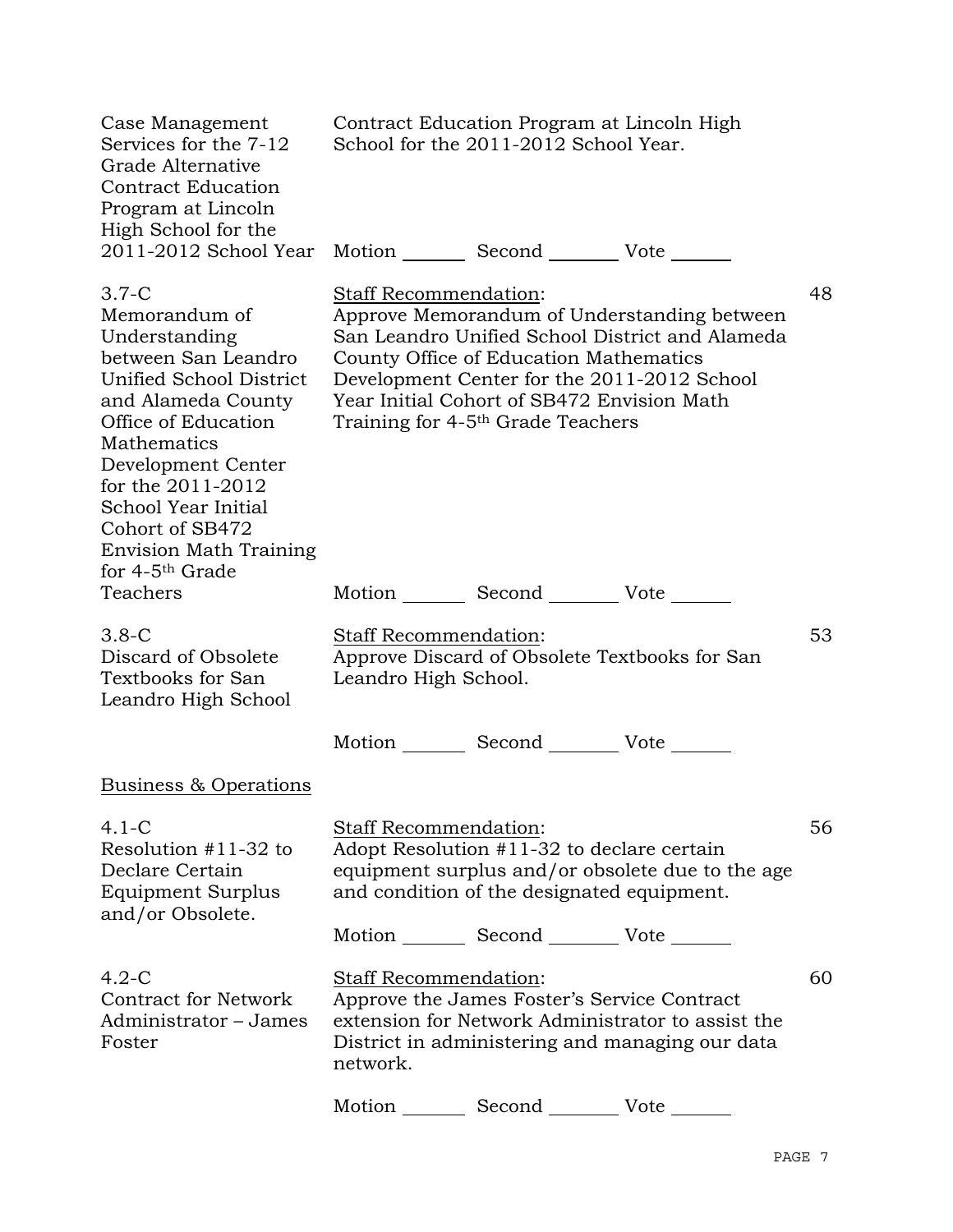| $4.3-C$<br>Contract for RDV<br>Consulting Services to<br>Prepare and Submit E-<br>Rate Paperwork for E-<br>Rate Years 2012-2013                                    | Staff Recommendation:<br>Approve the contract for RDV Consulting Services<br>to prepare and submit E-rate paperwork for<br>SLUSD for E-rate Years 2012-2013 and 2013-<br>2014.                   |                                                                                           |  |    |
|--------------------------------------------------------------------------------------------------------------------------------------------------------------------|--------------------------------------------------------------------------------------------------------------------------------------------------------------------------------------------------|-------------------------------------------------------------------------------------------|--|----|
| and 2013-2014                                                                                                                                                      |                                                                                                                                                                                                  | Motion _________ Second _________ Vote _______                                            |  |    |
| Facilities and Construction                                                                                                                                        |                                                                                                                                                                                                  |                                                                                           |  |    |
| $5.1 - C$<br>Short Term Increase of<br>Hours for the Measure<br><b>B</b> Communications<br>Outreach Specialist                                                     | Staff Recommendation:<br>Approve the Short Term Increase of Hours for the<br>Measure B Communications Outreach Specialist<br>from 12 days to 15 days (additional three days).                    |                                                                                           |  | 77 |
|                                                                                                                                                                    |                                                                                                                                                                                                  | Motion Second Vote                                                                        |  |    |
| $5.2-C$<br><b>Construction Contract</b><br>with D&D Pipelines,<br>Inc. for the Lincoln<br><b>High School Portable</b>                                              | <b>Staff Recommendation:</b><br>Portable Project.                                                                                                                                                | Approve the construction contract with D&D<br>Pipelines, Inc. for the Lincoln High School |  | 79 |
| Project                                                                                                                                                            |                                                                                                                                                                                                  | Motion Second Vote                                                                        |  |    |
| $5.3-C$<br>Agreement with<br>PLACEMAKERS to<br>Prepare California<br><b>Environmental Quality</b><br>Act (CEQA)<br>Documentation for the<br>Pacific Sports Complex | Staff Recommendation:<br>Approve the agreement with PLACEMAKERS to<br>prepare California Environmental Quality Act<br>(CEQA) Documentation for the Pacific Complex<br>and Burrell Field project. |                                                                                           |  | 84 |
| and Burrell Field<br>Project                                                                                                                                       |                                                                                                                                                                                                  | Motion _________ Second __________ Vote _______                                           |  |    |

# **9:10-920PM ACTION ITEMS**

These items are presented for action at this time. Some may have been reviewed at a previous meeting.